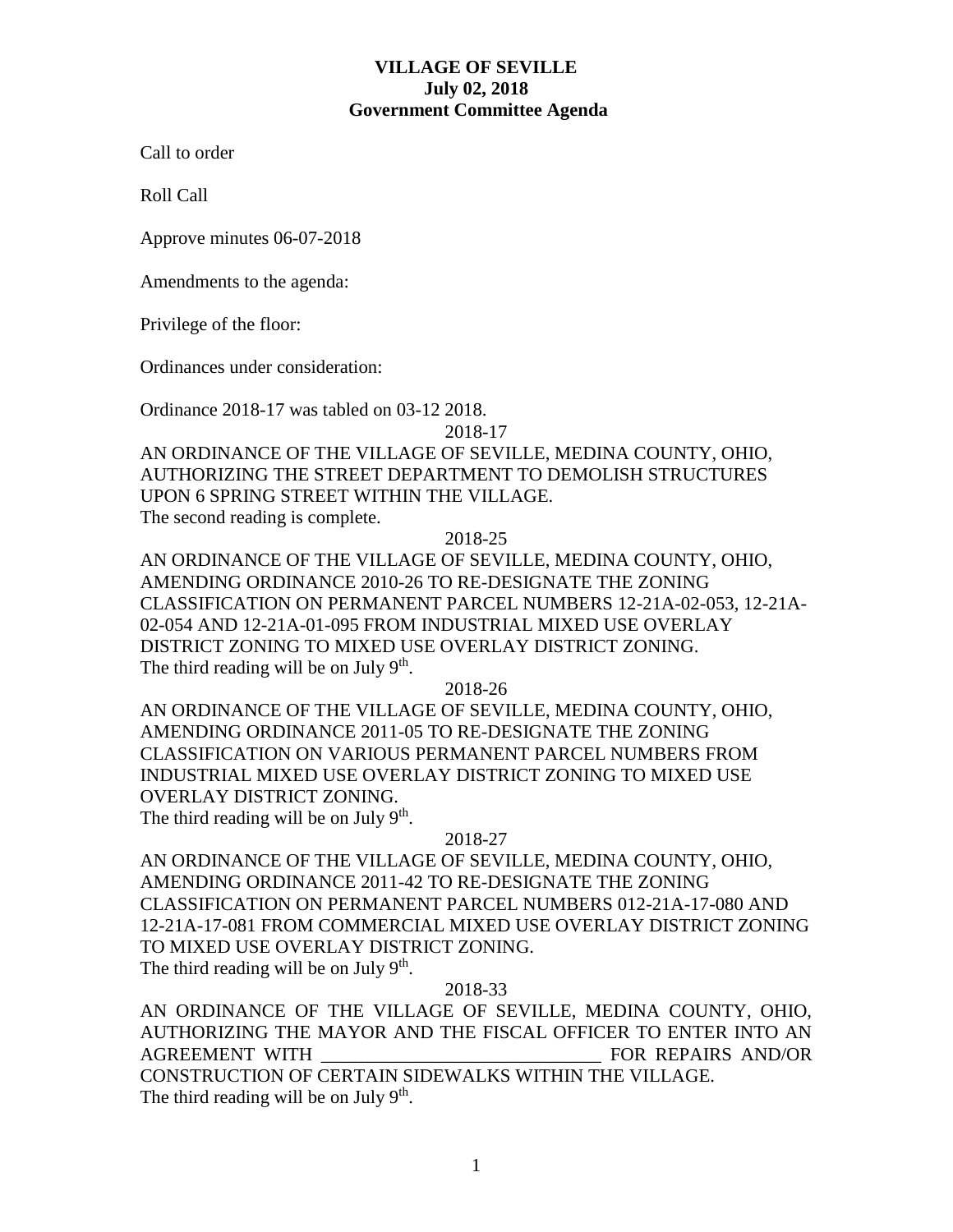## **VILLAGE OF SEVILLE July 02, 2018 Government Committee Agenda**

### 2018-36

# AN ORDINANCE OF THE VILLAGE OF SEVILLE, MEDINA COUNTY, OHIO, ADOPTING THE RULES AND REGULATIONS REGARDING THE MOUND HILL UNION CEMETERY.

The second reading will be on July  $9<sup>th</sup>$ .

### 2018-37

AN ORDINANCE OF THE VILLAGE OF SEVILLE, MEDINA COUNTY, OHIO, AUTHORIZING THE MAYOR AND THE FISCAL OFFICER TO RENEW AN AGREEMENT WITH CIVICPLUS FOR INFORMATION TECHNOLOGY SERVICES FOR THE VILLAGE

The second reading will be on July  $9<sup>th</sup>$ .

### 2018-39

AN ORDINANCE OF THE VILLAGE OF SEVILLE, MEDINA COUNTY, OHIO, AUTHORIZING THE EXECUTION OF REMAINING REQUIREMENTS ENERGY SUPPLY SCHEDULE WITH AMERICAN MUNICIPAL POWER, INC. ("AMP"). The second reading will be on July  $9<sup>th</sup>$ .

## 2018-41

AN ORDINANCE OF THE VILLAGE OF SEVILLE, MEDINA COUNTY, OHIO, APPROVING THE MEDINA COUNTY BUDGET COMMISSIONS'S ESTIMATE OF VILLAGE'S BUDGET FOR THE YEAR 2019 The second reading will be on July  $9<sup>th</sup>$ .

#### 2018-44

AN ORDINANCE OF THE VILLAGE OF SEVILLE, MEDINA COUNTY, OHIO, AMENDING ORDINANCE 2018-23 TO CHANGE THE ZONING CLASSIFICATION OF PROPERTY WITHIN THE VILLAGE TO MIXED USE OVERLAY DISTRICT. The second reading will be on July  $9<sup>th</sup>$ .

2018-46

AN ORDINANCE OF THE VILLGE OF SEVILLE, MEDINA COUNTY, OHIO, AUTHORIZING THE MAYOR AND FISCAL OFFICER TO RENEW A CONTRACT WITH TRACY HERBERT TO LEASE REAL PROPERTY NO LONGER NEEDED BY THE VILLAGE. The first reading will be on July  $9<sup>th</sup>$ .

Resolutions under consideration

#### 2018-09

A RESOLUTION OF THE VILLAGE OF SEVILLE, MEDINA COUNTY, OHIO DECLARING IT NECESSARY TO ASSESS PROPERTIES FOR THE CONSTRUCTION AND/OR REPAIR CERTAIN SIDEWALKS. The second reading will be on July  $9<sup>th</sup>$ .

Old business:

New Business: